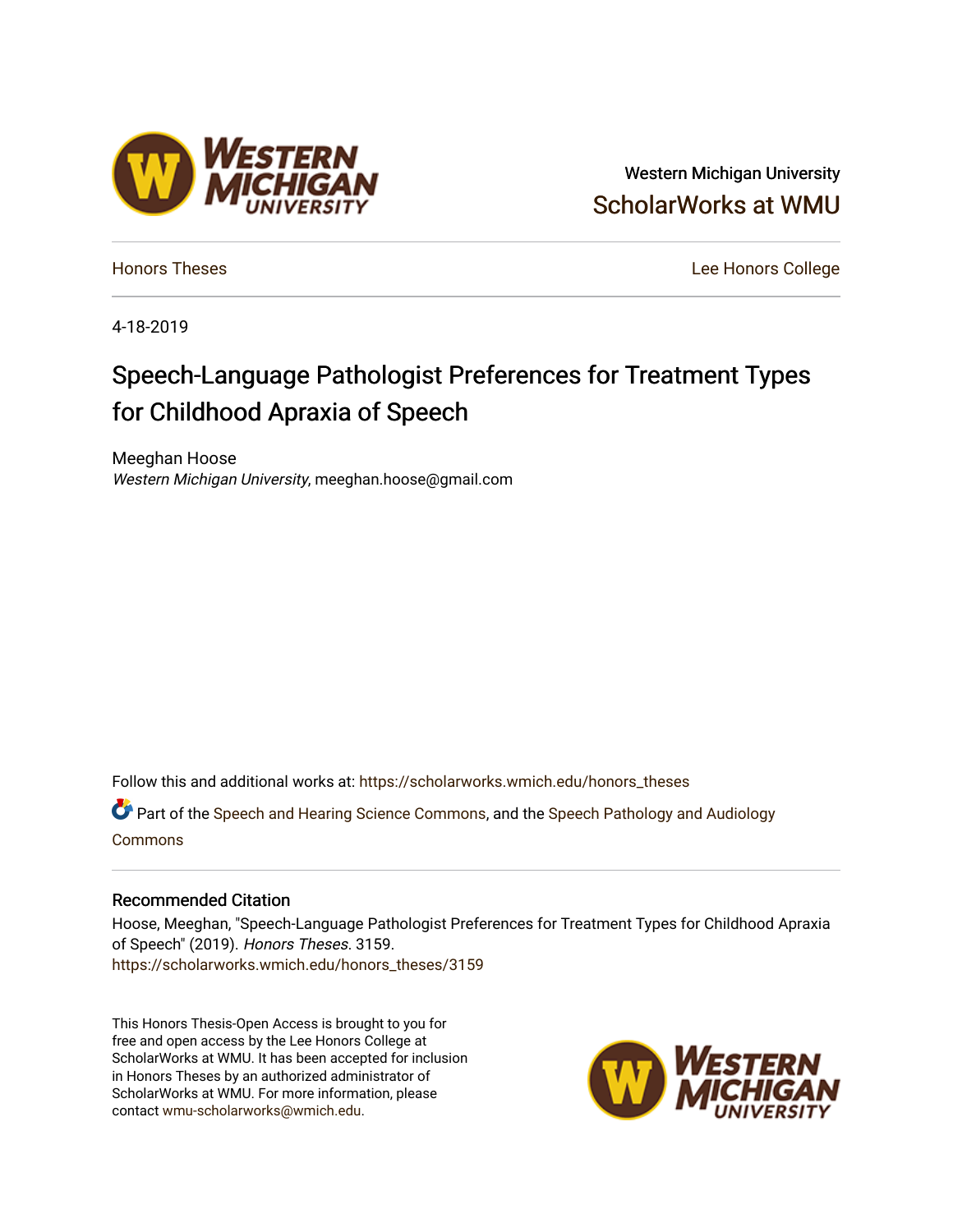Speech-Language Pathologist Preferences for Treatment Types for Childhood Apraxia of Speech

Meeghan Hoose

Western Michigan University

April 17, 2019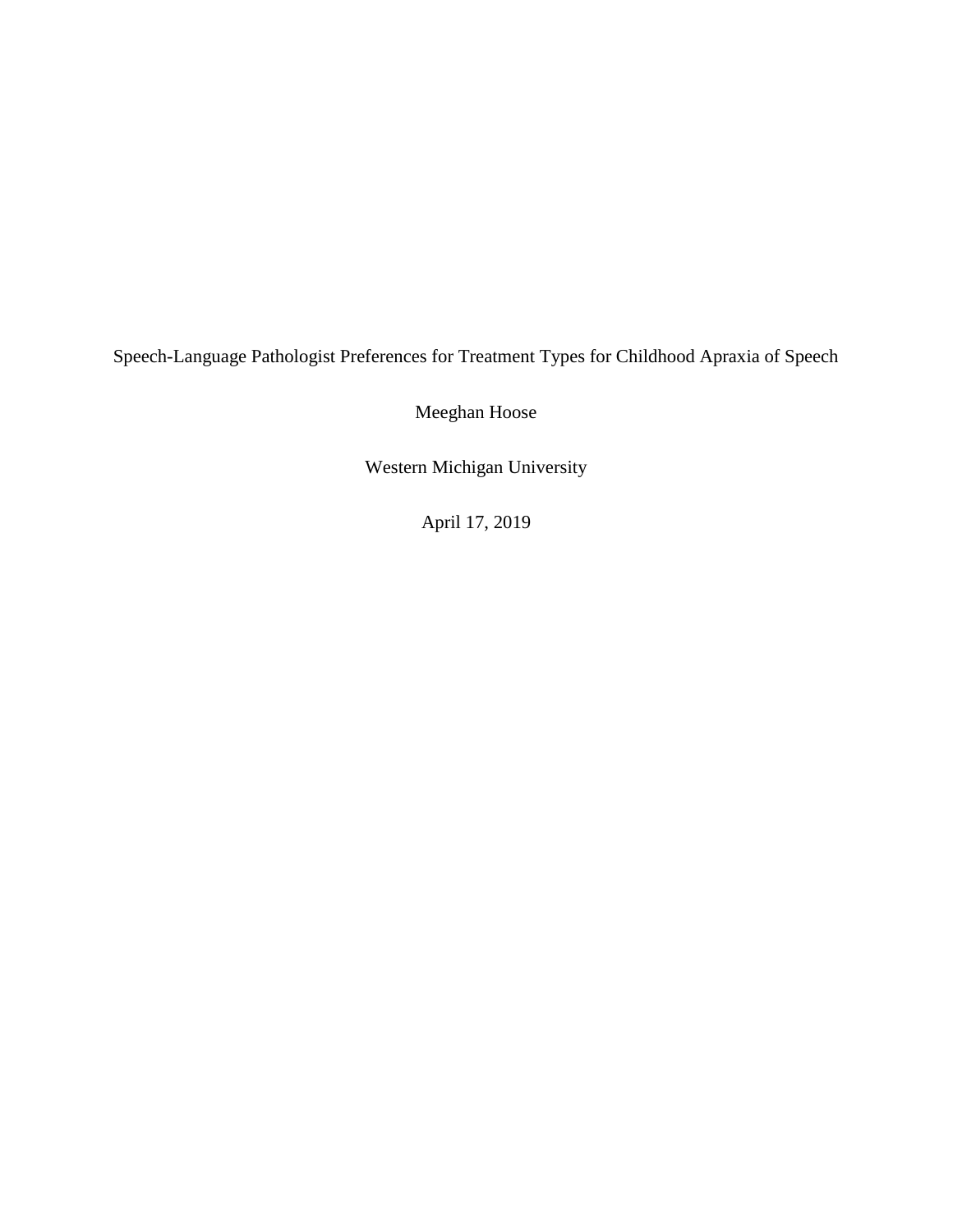# **Abstract**

Childhood Apraxia of Speech (CAS), also known as developmental apraxia is, "a motor speech disorder that makes it hard for children to speak" (American Speech-Language-Hearing Association). While the child knows what he/she wants to say, the signals going from the brain to the mouth are not delivered correctly, resulting in the mouth not moving appropriately to produce the desired sounds. There are several methods used by speech-language pathologists to treat CAS including moto-programming, a linguistic approach, a combination of motorprogramming and linguistic methods, sensory cuing and rhythmic approaches. Through surveying local practicing school speech-language pathologists, I will learn their preferred treatment methods for CAS and the perceived effectiveness of these methods. As an aspiring speech-language pathologist (SLP), the results of this research will allow me to be informed of the benefits of treatments for CAS. The information gained can also be beneficial for other individuals curious about the topic.

#### **Motor Programming Approach to CAS**

One of the treatment methods utilized for childhood apraxia of speech is the motorprogramming approach. ASHA describes motor-programming approaches as those that, "utilize motor learning principles, including the need for many repetitions of speech movements to help the child acquire skills to accurately, consistently, and automatically make sounds and sequences of sounds" (American Speech-Language-Hearing Association). It is evident there are many methods of implementing motor-programming treatment methods, some well-known methods being the Kaufman Speech to Language Protocol (K-SLP), the Nuffield Dyspraxia Program (NDP3®), and Dynamic Temporal and Tactile Cueing (DTTC). The K-SLP uses behavioral principles, shaping small units including consonants, vowels and syllables at a level the child is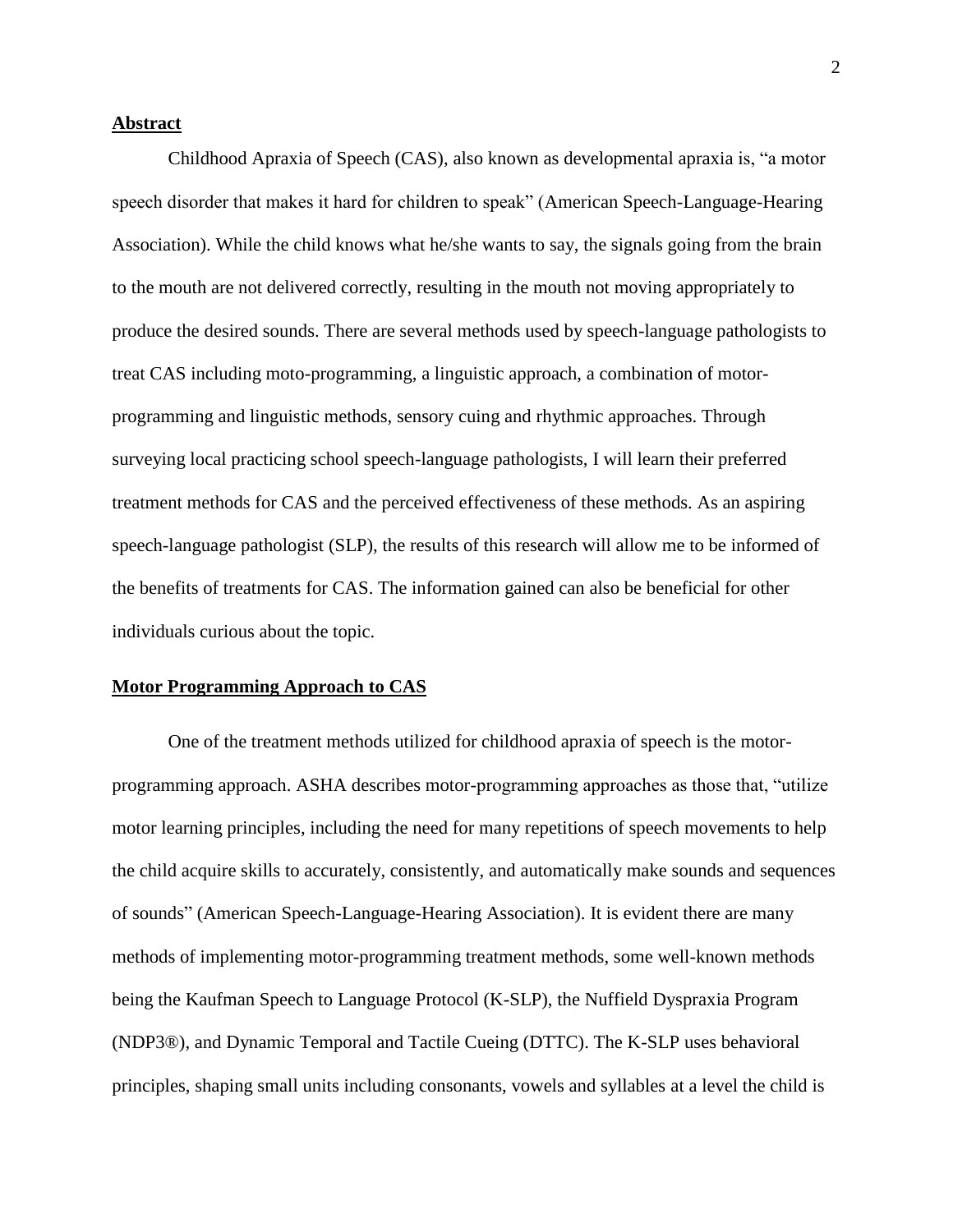capable of producing and building them back up to age-appropriate motor-speech skills (American Speech-Language Hearing Association). Similarly, the NDP3® is a "bottom-up" approach where phonemes and syllables are used to build accurate speech (American Speech-Language-Hearing Association).

Maas, Gildersleeve-Neumann, Jakielski and Stoeckel (2014) attribute a DTTC-type integral stimulation approach as having the strongest evidence base as a motor-based intervention. In DTTC, "functional words and phrases are targeted primarily, although nothing in the approach precludes targeting other speech elements (e.g., syllables, words)" (Maas, Gildersleeve-Neumann, Jakielski & Stoeckel, 2014 p. 5). DTTC is an integral stimulation approach that involves imitation and motor learning principles (Maas et al., 2014). The clinician models and cues the target sounds for the specific child's therapy goals, drilling the target sounds until the goal is reached. Additionally, DTTC is hierarchical, "in that supports are lessened as the child's independent speech movements increase in accuracy, successful application of DTTC requires a rapid and fluid increase and decrease of supports based on each individual's needs" (Maas et al., 2014 p. 7). This approach appears to be tailored directly to the child receiving therapy, as the target sounds and goals will be chosen based on the progress, or lack thereof, made by the child.

#### **Linguistic Approach to CAS**

Another form of treatment for childhood apraxia of speech is the linguistic approach. One type of treatment for the linguistic approach is phonological awareness intervention. Moriarty and Gillon (2006) state that "children with CAS may have severe and persistent phonological awareness and phonological processing difficulties" (p. 715). Phonological awareness and phonological processing difficulties can lead to school-aged children with CAS having trouble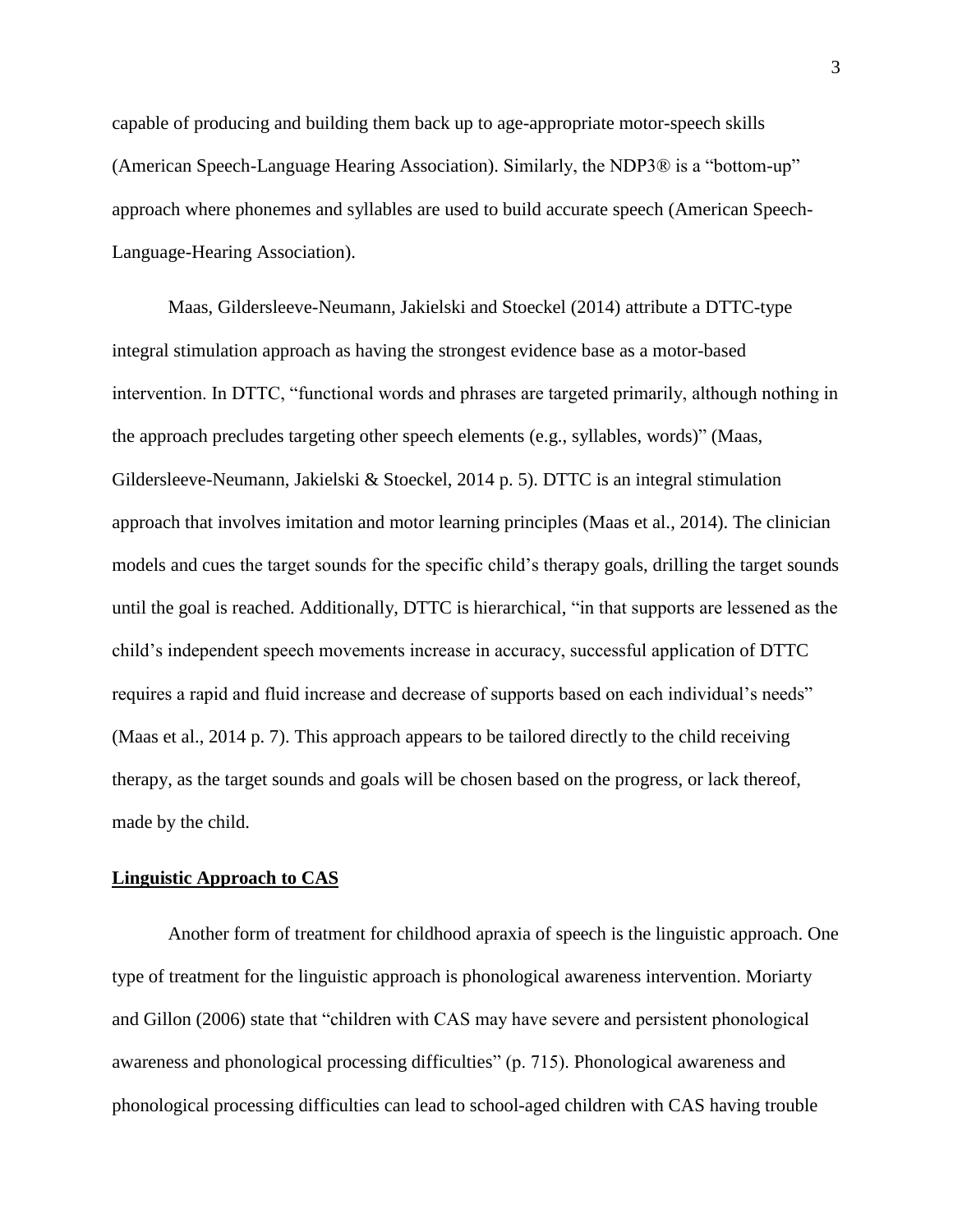reading and writing, which is detrimental to their learning and can often lead to the children falling behind in school. Phonological awareness is "an important variable in reading and spelling acquisition. Children who approach literacy instruction with poor phonological awareness are likely to struggle in early word recognition and decoding tasks" (Moriarty & Gillon, p. 715). The idea that children with poor phonological awareness during literacy instruction in early word recognition and decoding tasks further support the claim that children with CAS can fall behind in school. Phonological awareness intervention is essential in targeting the specific speech and literary deficits the individual child displays.

The intervention, itself, for phonological awareness should "place emphasis on manipulating speech subunits and speech production" (Moriarty et al., p. 717). Based on the deficits the child is currently displaying, treatment should target phonemes that will increase phonological awareness levels and speech production. The intervention should also then continue to increase in complexity as the child progresses. Additionally, "the requirement of speech production during phonological awareness activities allows children the experience of arranging phonemes into larger linguistic structures such as syllables and words" (Moriarty et al., p. 717). Here, the authors are saying that simply learning to read and write the phonemes and arranging them into complex syllables and phrases is not enough on its own; being able to produce the phonemes in speech is crucial to this intervention for CAS. The children receiving the therapy need to generalize the treatment to be able to utilize these skills in environments outside of therapy, such as in school. Phonological awareness intervention can be an effective tool in treating childhood apraxia of speech.

### **Combination of Motor Programming and Linguistic Approaches to CAS**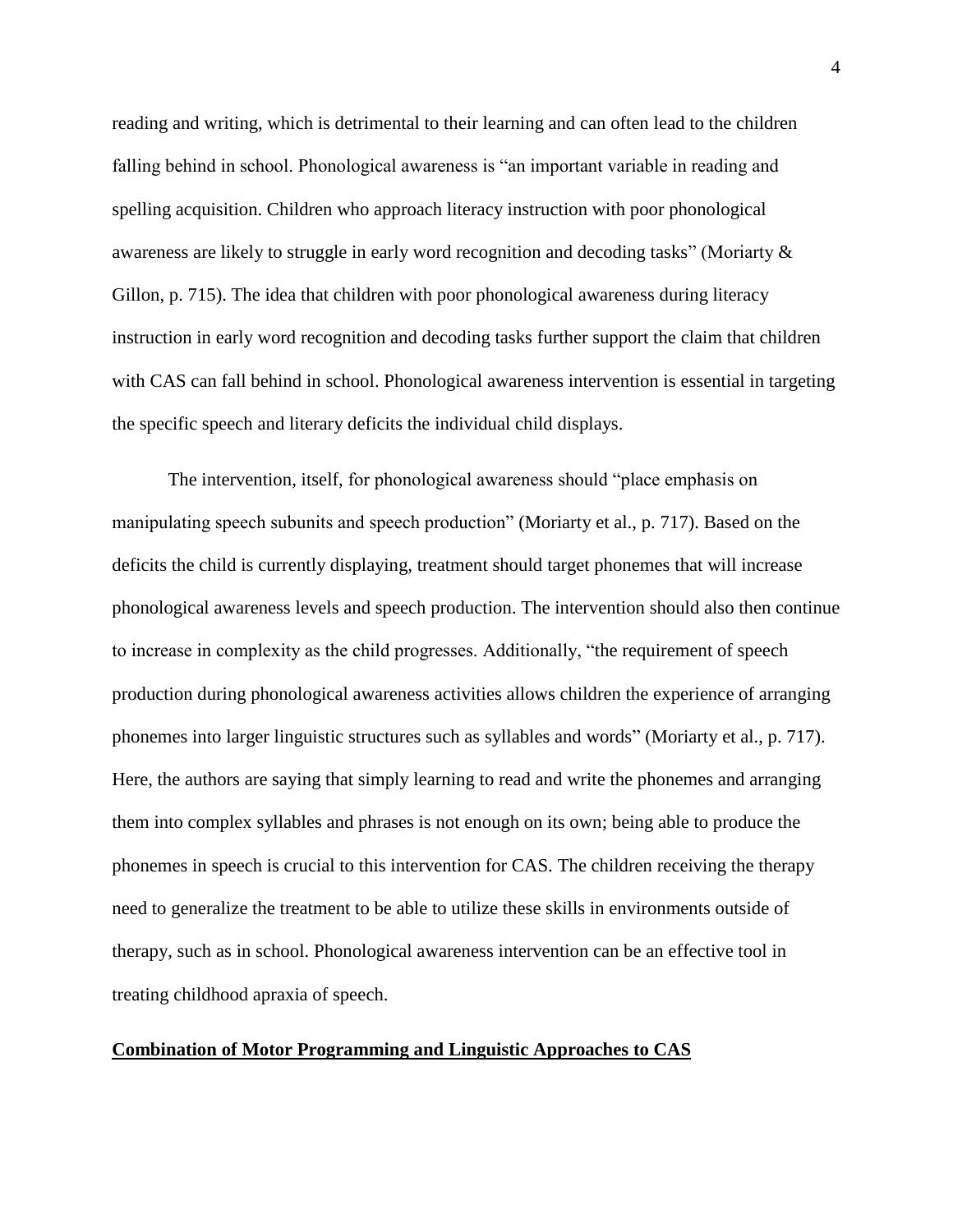Iuzzini and Forrest (2010) applied a combined treatment approach in therapy for four children, utilizing a modified Core Vocabulary Treatment (mCVT) and a stimulability training protocol (STP). The STP "focuses primarily on increasing the inventory of speech-delayed children" and the mCVT targets "both phonological inventory expansion and consistent sound production in children with CAS" (p. 336-337). This approach utilizes the treatment aspects of consistent sound production from motorprogramming and the phonological inventory expansion of the linguistic approach. Specifically for the mCVT, the phonological targets were presented in all word positions, with the vocabulary chosen specifically by the child and his/her family, to best incorporate important elements of the child's daily life (Iuzzini et al., 2010).

When providing the combined treatment, the mCVT and STP protocols contained two phases, imitation and spontaneous production (Iuzzini et al., 2010). The children were given a model of the target phoneme, and if they were able to correctly imitate the model a set number of times they would move to spontaneous production. As a result, "the combined STP and mCVT procedures provided greater benefits than was demonstrated in the independent application of each protocol" (Iuzzini et al., p. 341). Treatment should be individually tailored to meet the child's specific needs, and this study provides evidence that combining multiple treatment approaches may be needed for different children. Targeting multiple goals at the same time, such as increasing consistency of sound production and the phonetic inventory, is necessary for reaching results in a timely manner while increasing the child's ability to generalize skills learned in therapy to other environments. Combining treatment approaches is especially beneficial if the child is displaying multiple facets of CAS, and/or if there are other disorders present in addition to CAS (Iuzzini et al., 2010).

#### **Sensory Cueing Approach to CAS**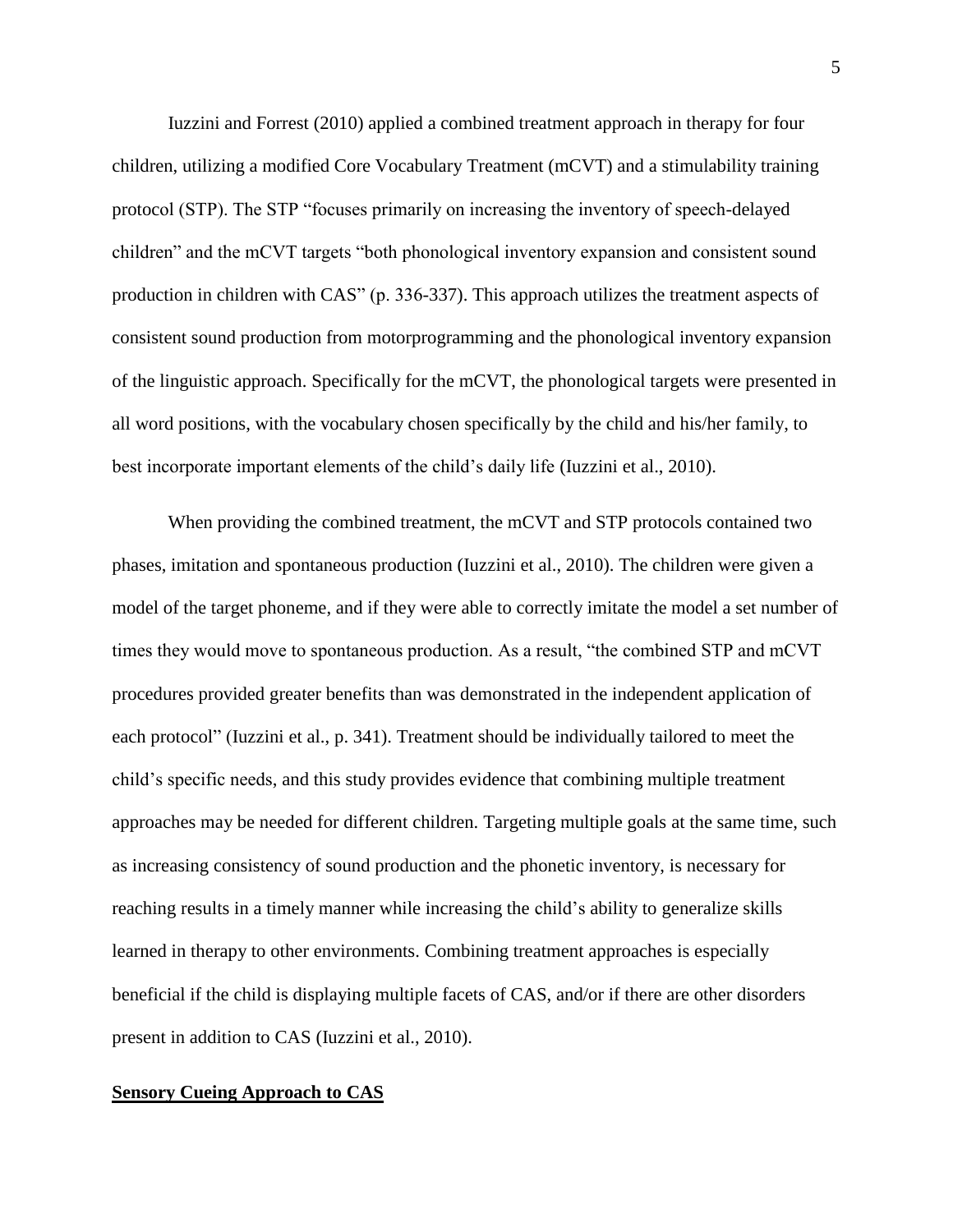One of the methods of the sensory cueing approach is the touch-cue system. Bashir, Grahamjones, and Bostwick (2008) state that "the touch-cue method of treating developmental dyspraxia is based on the assumption that the child has difficulty in firmly establishing and integrating voluntary oral motor movements necessary for purposes of speech and sound production" (p. 128). The assumption is that the child knows the speech sounds so treatment is not a matter of learning the sounds, but one where the touch-cue system is needed for sequencing the speech sounds. This is a method of learning articulation, the ways in which the mouth needs to move, for different combinations of consonant and vowels (Bashir, Grahamjones & Bostwick, 2008).

Bashir et al. describe the touch-cue method as one that contains three discrete stages. The first stage is "dependent on the child's ability to produce the target phoneme in isolation, and it incorporates a series of articulation exercises of increasing difficulty" (2008 p. 128). Within this stage the speech-language pathologist provides the touch cues themself; the topographic indicators are designated by touching specific areas on the lower face and neck and are provided simultaneously with auditory and visual cues. The second stage incorporates the learned articulatory movements and sequences into nonsense and meaningful words. The third stage is carryover of the learned articulatory movements and production strategies into spontaneous speech and solicited speech (Bashir et al., 2008). The sensory cueing approach holds value for children with developmental apraxia who are unable to articulate phonemes and sequences of phonemes, by physically cueing and modeling the desired articulatory movements.

#### **Rhythmic Approach to CAS**

The rhythmic treatment approach discussed by Ziegler, Aichert and Staiger (2010) focuses on the rhythmic-melodic aspects of speaking. This therapy approach follows the natural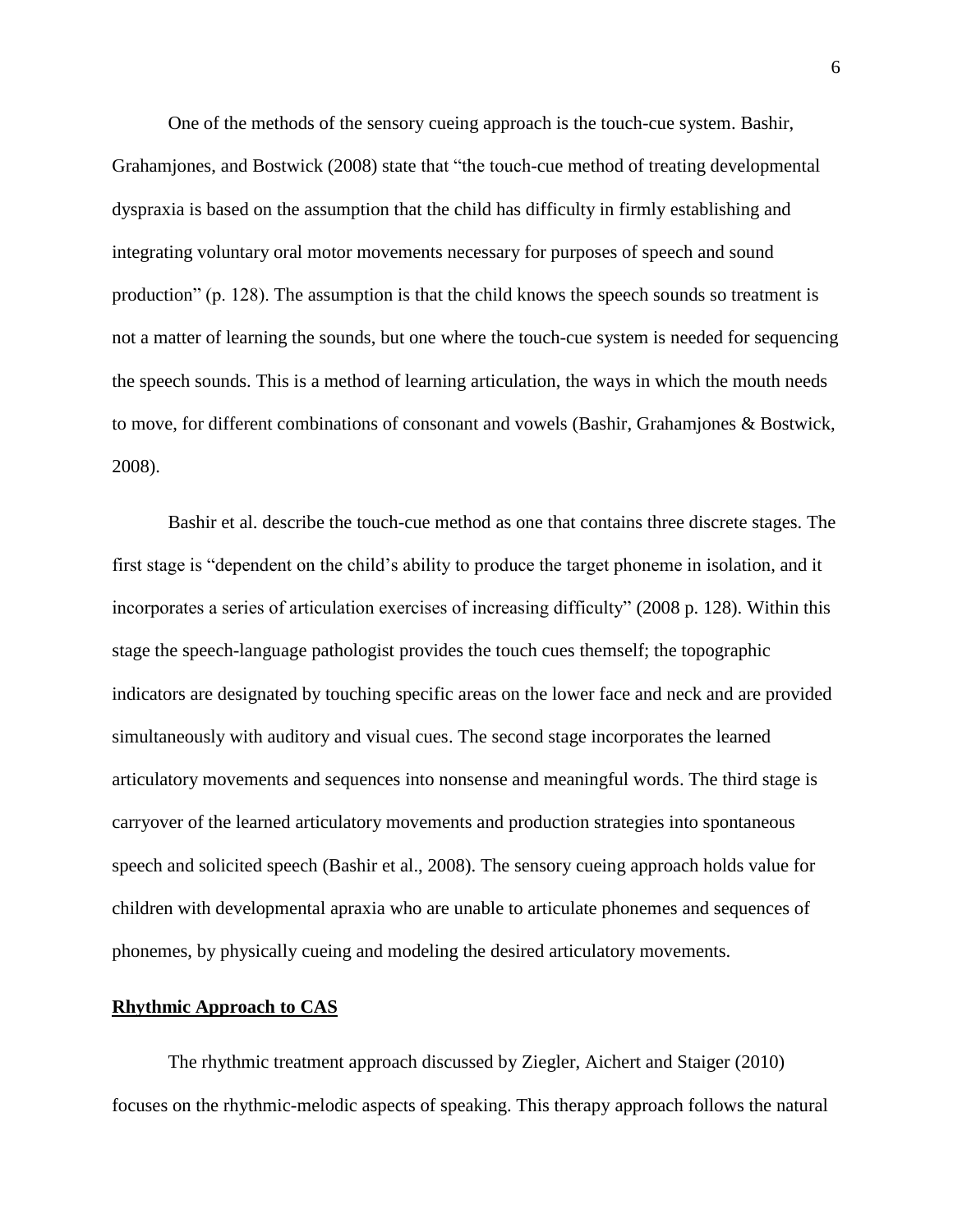rhythm of natural speech as opposed to speech sounding more robotic. To attain this goal, "rhythmical cueing of speech during apraxia of speech treatment that should not be metronomelike, but rather should respect the rhythmical properties of natural speech to provide the patient with metrical information about the utterance she/he is going to produce in an exercise" (p. 64). This provides the child with skills to produce typical rhythmical properties of speech that are applicable to everyday speech outside of therapy. Some specific techniques utilized in rhythmical cueing are internal pacemakers such as tapping or counting, a pacing board, external cues or metronome pacing (Ziegler et al., 2010).

The rhythmic cueing consisted of "a sequence of short tones representing the rhythmical skeleton of the target utterance was presented repeatedly via headphones, and the patient was required to first internalize the rhythm and then join in by producing the target word or phrase in approximate synchrony with the auditory signal" (Ziegler et al., p. 64). This allows the child to become accustomed to the rhythm before attempting to produce speech in that pattern. The researchers tailored the intervention by changing the rate of rhythmical templates, and the length and the complexity of the training materials, based on the child's needs and current performance level (Ziegler et al., 2010). As with other therapy approaches for childhood apraxia of speech, a goal of rhythmic therapy is that the skills learned in therapy are generalizable to everyday speech in multiple environments.

#### **Augmentative and Alternative Communication (AAC) with CAS**

In addition to the approaches for direct treatment of childhood apraxia of speech, augmentative and alternative communication (AAC) techniques can supplement communication during therapy and in everyday life, if needed. Cumley and Swanson (1999) describe the case of an elementary-aged child who received AAC intervention in addition to speech therapy for CAS.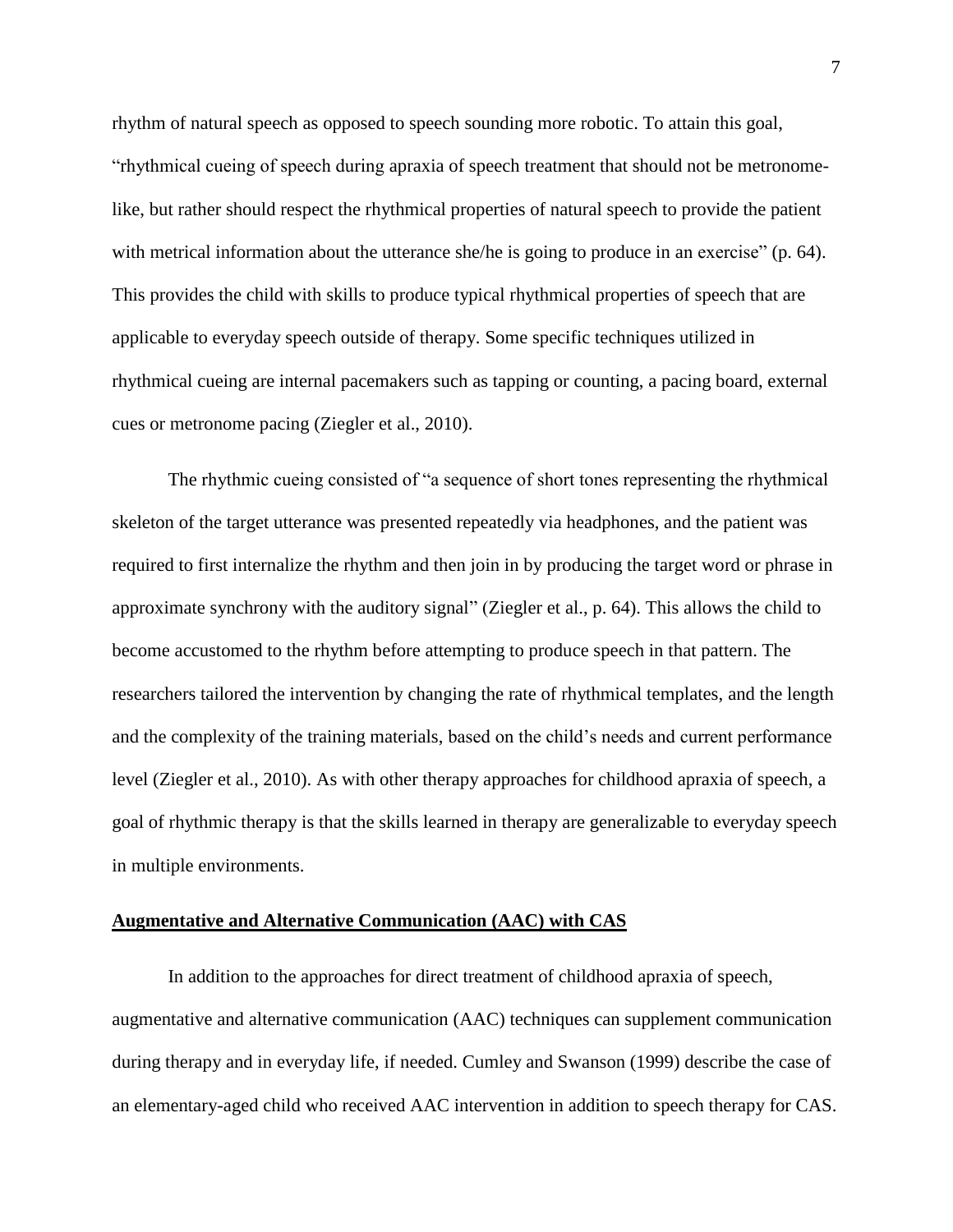The child was given "low-technology options, such as theme-specific communication boards, a symbol communication dictionary, and a remnant book" to provide a means of initiating interactions, setting topics, and repairing communication breakdowns (p. 116). The child was instructed on the use of the AAC through modeling, and was directed to point to a symbol on the board to repair a communication breakdown (Cumley & Swanson, 1999). A remnant book can also be used to share past events with the speech-language pathologist, family members, and friends (Cumley et al., 1999). Overall, the purpose of an AAC is to incorporate functional vocabulary and phrases that the child can use in general conversations.

#### **Research Design for the Current Study**

In order to garner information from speech-language pathologists regarding the treatment types they use for childhood apraxia of speech, a survey was created and emailed to practicing speech-language pathologists in the Southern Service Area of Michigan. To generate interest in participating in the survey, the researcher attended a meeting of the speech-language pathologists in the Southern Service Area of Michigan to present the research topic and ask for participation in the survey. Upon distributing the survey by email, 10 speech-language pathologists responded, with their answers to each question anonymously recorded. The results were then analyzed, and the responses were compiled and placed into figures.

#### **Survey for the Current Study**

The survey consisted of five questions with comment boxes for answers (see Appendix A). Ten speech-language pathologists completed the survey, with each person reportedly spending about ten minutes answering the questions. The questions pertained to the number of students the SLP has on their caseload for the schoolyear with childhood apraxia of speech and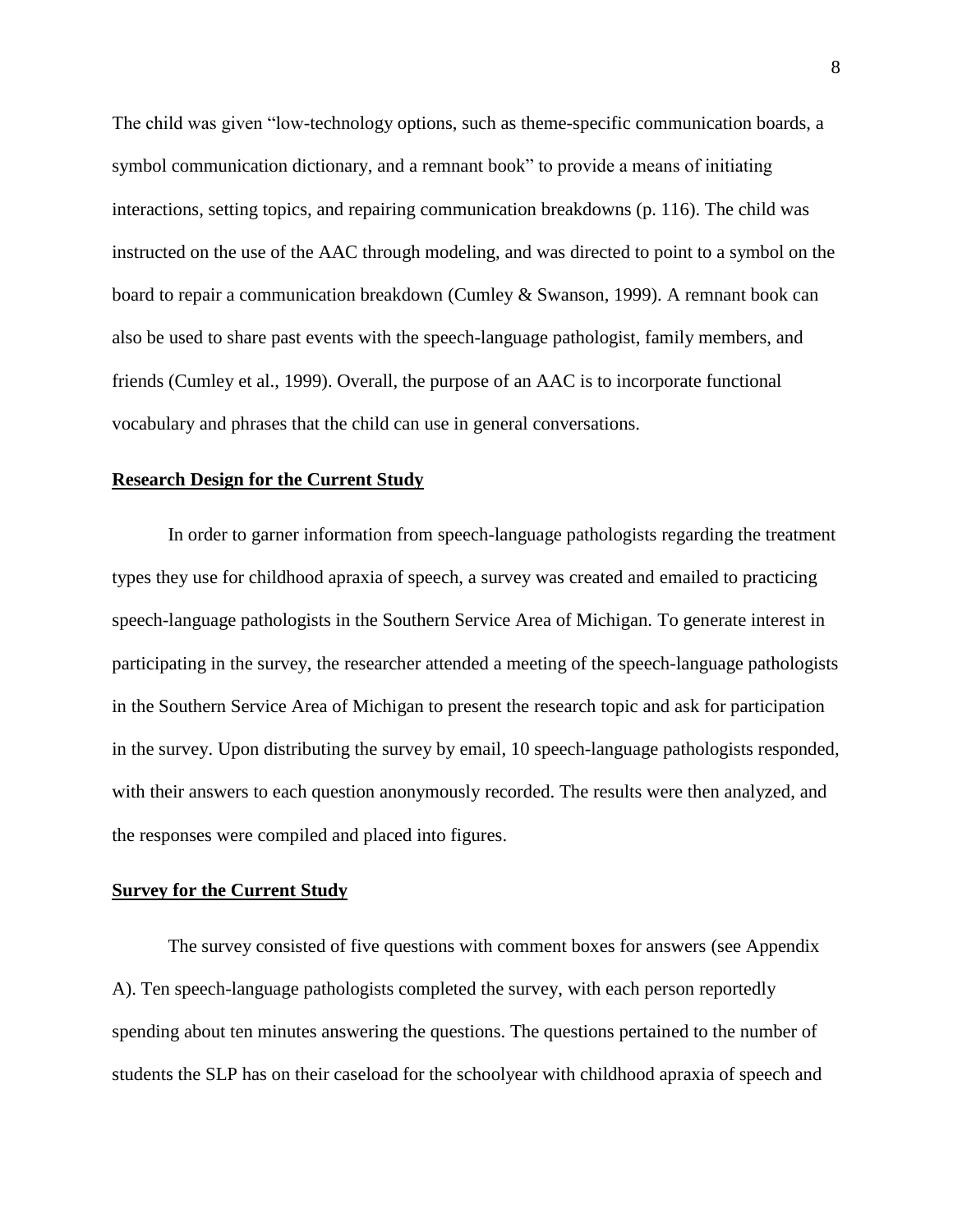the treatment methods most often implemented in therapy for CAS. The responses provided data regarding the speech-language pathologist preferences for treatment types for childhood apraxia of speech.

#### **Survey Results**

#### Question 1

*How many students with a diagnosis of Childhood Apraxia of Speech (CAS) are on your caseload in the 2018-2019 school year?*





Four of the speech-language pathologists responded that the children on their caseload did not have an official diagnosis of childhood apraxia of speech, although they displayed characteristics of CAS. One SLP stated that the children on her caseload were being treated for CAS as well as other speech disorders. Research shows there are generally other disorders present along with CAS (American Speech-Language-Hearing Association).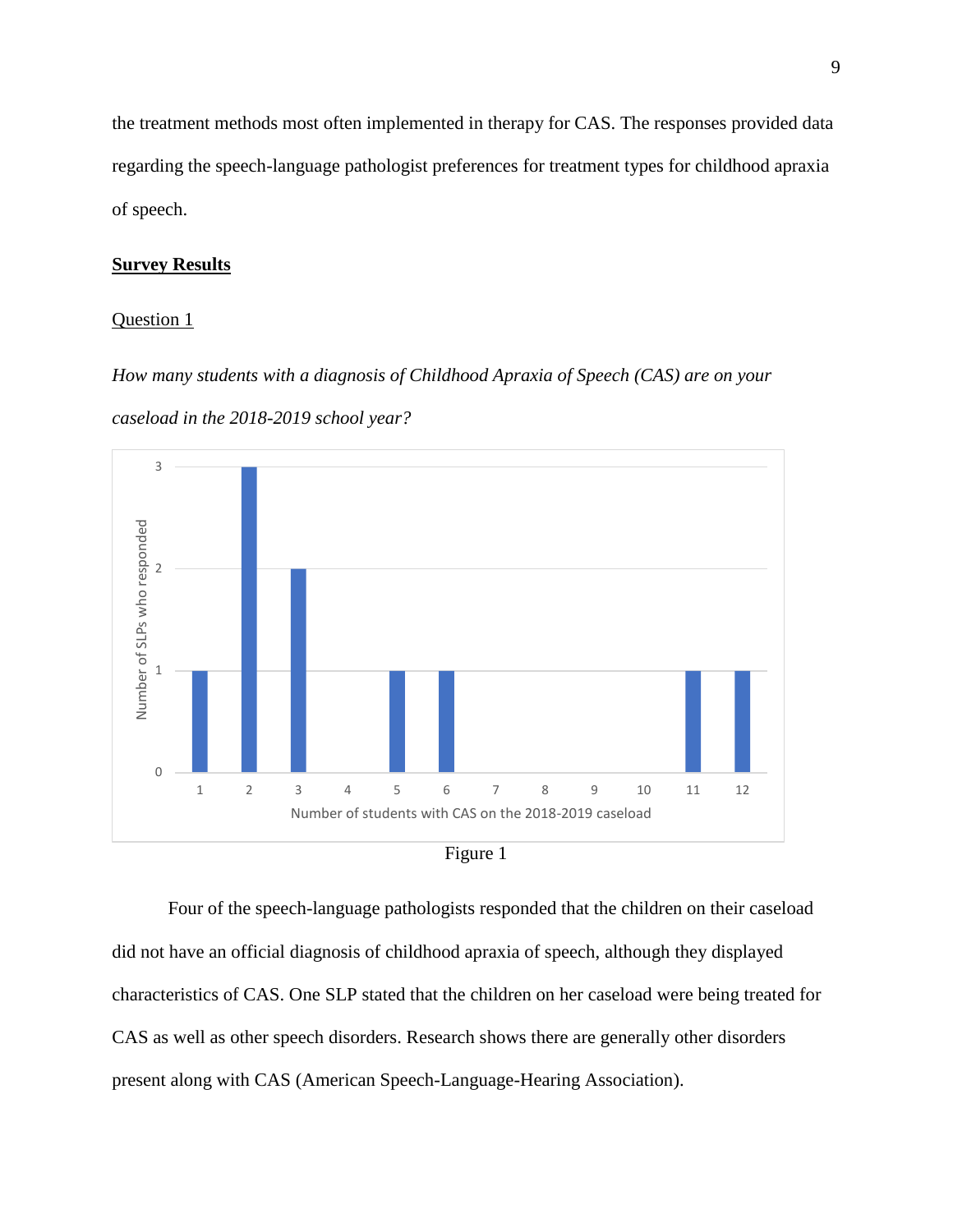*For each student included in question number one, estimate how long each student has received treatment for CAS.* 





Figure 2 shows that the majority of students receiving therapy for childhood apraxia of speech have done so for less than a year, and only one student received therapy for more than three years. A potential reason for the greater number of students receiving therapy for less than a year is that students may only require a year or two of therapy before no longer needing services, indicating that treatment is effective. One survey response indicated that most of the speech-language pathologist's younger students had only been recently diagnosed with CAS, resulting in a shorter time period of receiving CAS therapy. It can be surmised that a high number of the children receiving therapy for a shorter amount of time are younger than the children receiving therapy for longer periods of time.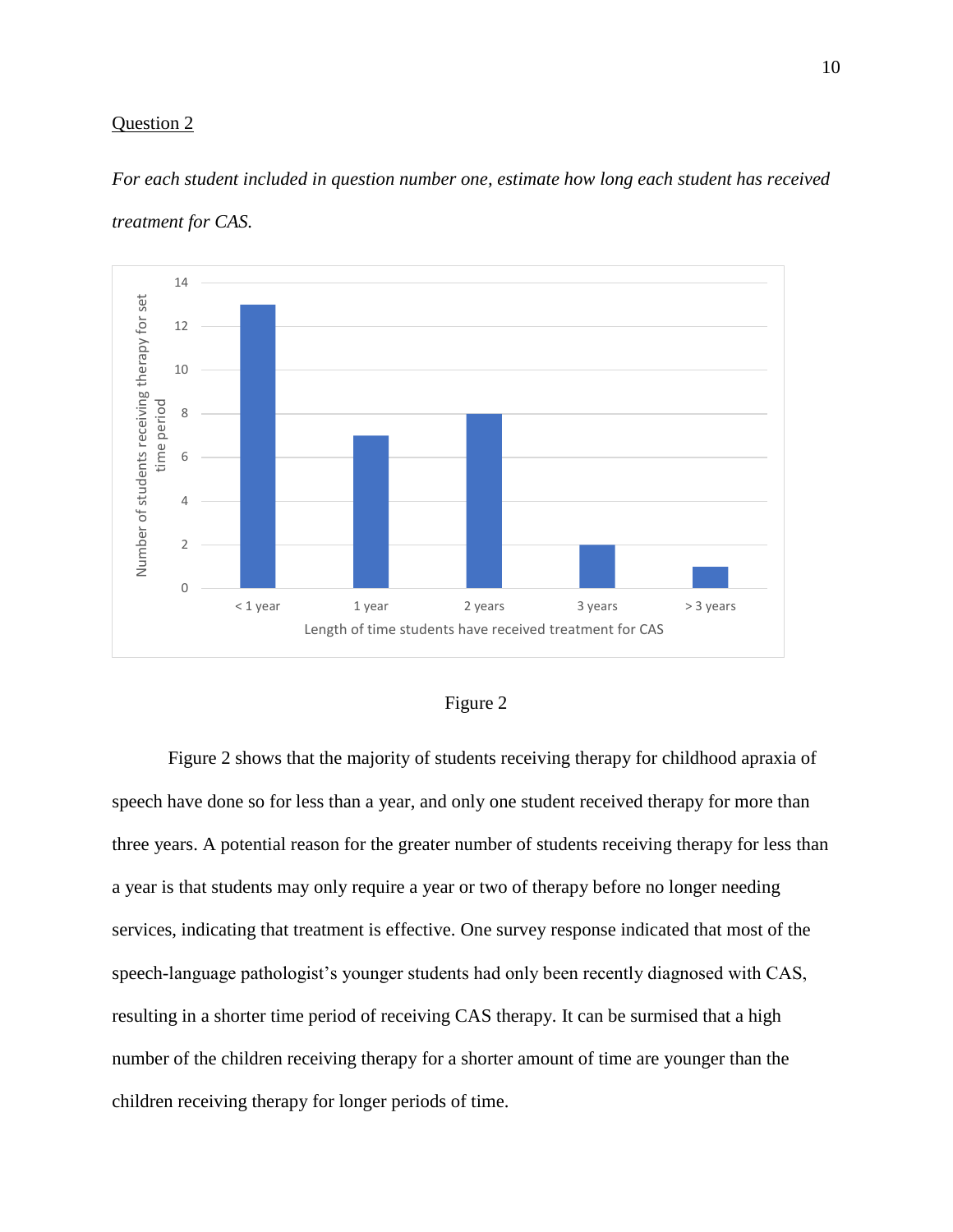*What treatment methods do you believe are most effective for your treatment of children with mild-moderate CAS? For example; motor-programming, linguistic, combination of motorprogramming and linguistic, sensory cueing, and rhythmic approaches.*





Responses indicated the most frequently used therapy approaches for mild-severe childhood apraxia of speech are motor programming, a combination of motor programming and linguistic methods, and sensory cueing. Ninety percent of the responses described use of more than one treatment approach. The linguistic approach was never employed outside of a combination approach, while motor programming was used on its own and in a combination approach. Other treatment approaches speech-language pathologists employed included use of visual and auditory feedback to improve self-awareness and monitoring, correction/revisions, and a large emphasis during treatment on functional communication skills.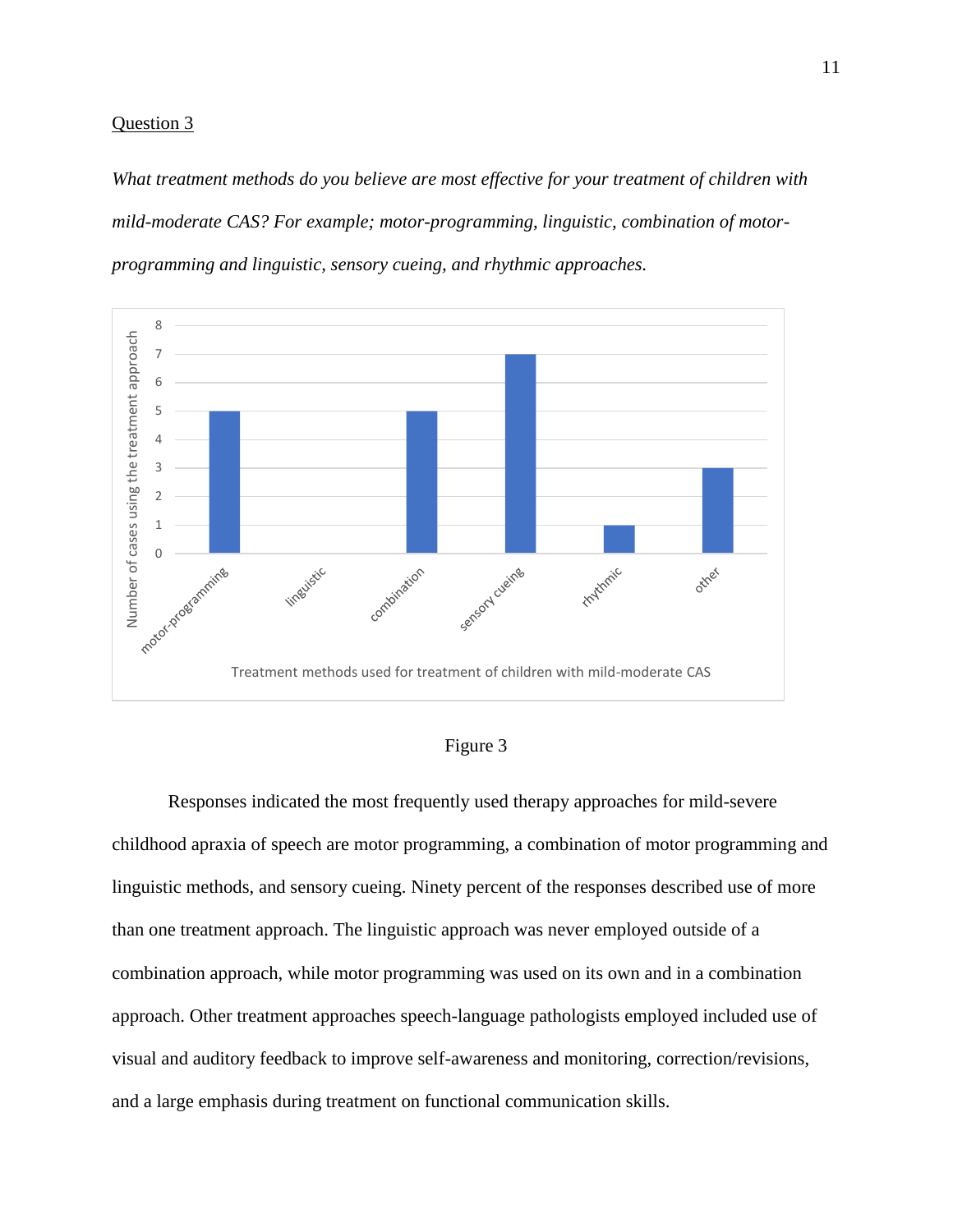*What treatment methods do you believe are most effective for your treatment of children with moderate-severe CAS? For example; motor-programming, linguistic, combination of motorprogramming and linguistic, sensory cueing, and rhythmic approaches.*



## Figure 4

The data regarding the treatment approaches used for moderate-severe childhood apraxia of speech closely mirrored those used for mild-moderate CAS. The largest difference between treatment methods for mild-moderate CAS and moderate-severe CAS was that for moderatesevere CAS, where there were a greater number of approaches in the 'other' category. Other approaches listed include the use of AAC techniques, use of visual and auditory feedback to improve self-awareness and monitoring and correction/revision. One SLP indicated that since treatment for moderate-severe CAS is so intense, there is a need to implement other approaches to reduce the child's frustration and achieve maximum progress.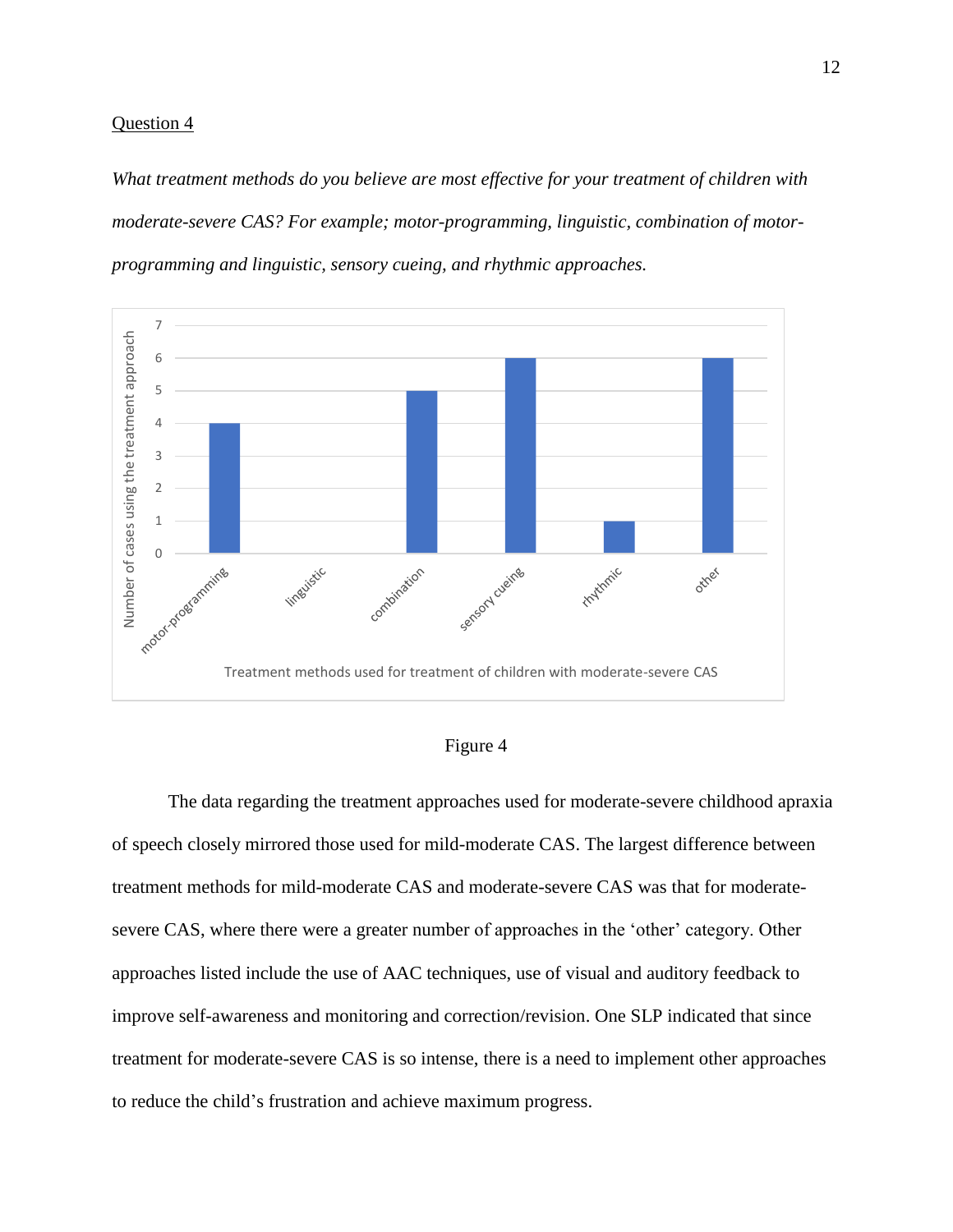*Please add your observations of students' responses to particular treatment methods.*

Responses listed in Appendix B.

#### **Discussion**

The results of the survey show the approaches most used by speech-language pathologists in the treatment of childhood apraxia of speech to be motor programming, a combination of linguistic and motor programming, and sensory cueing approaches in addition to other supports. A large emphasis was placed on the idea that each child is an individual case and the treatment provided should be reflective of the child's specific needs and how best to achieve results. Each child is complex and unique in his/her disorder, and the treatment methods needed to see results. This was supported by the fact that only one SLP out of the ten who submitted survey responses listed only one treatment method employed for CAS.

In comparing the literature reviewed to the survey responses the literature seems fairly representative of actual practice. Maas, Gildersleeve-Neumann, Jakielski & Stoeckel (2014) discuss the implementation of Dynamic Temporal and Tactile Cueing (DTTC), and one of the speech-language pathologists listed DTTC as a treatment method she employs. Responses also indicated that AAC techniques are implemented in addition to therapy, reflected in the writing of Cumley & Swanson (1999). Each treatment method reviewed was listed in the survey responses as a method utilized by the surveyed local speech-language pathologists. While the main treatment methods of motor programming, linguistic, combination of motor programming and linguistic, rhythmic, and sensory cueing approaches were all indicated as being utilized by practicing SLPs, there were other specific treatment methods listed that were not mentioned in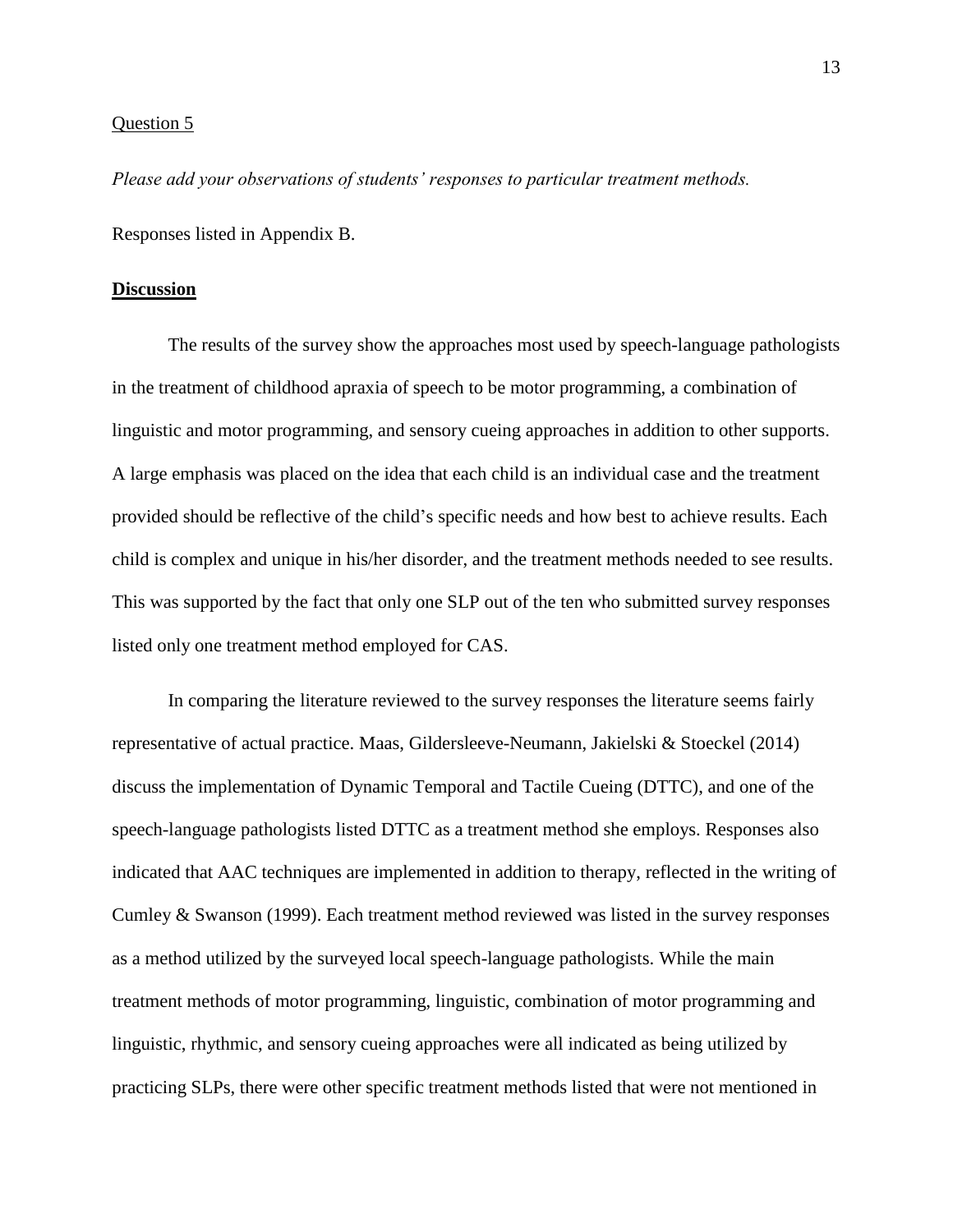the literature. These methods include visual and auditory feedback to improve self-awareness and monitoring, correction/revisions, a focus on functional communication skills, movement, and the use of AAC techniques. From this information it can be assumed that treatment methods discussed in literature typically encompass overarching treatment types, while in practice more specific types are used in combination with one another.

# **Further Directions**

Further research can survey a broader span of practicing speech-language pathologists and conduct a longitudinal study of a few specific children on a caseload. While ten speechlanguage pathologists are a representative sample size for the Southern Service Area of Michigan, a larger sample size would garner better results. As the survey responses emphasized, each child is an individual case and has different needs. Gathering more information on treatment methods implemented with other children could result in varying responses. A longitudinal study could further research and determine how treatment approaches shift as a result of the severity of the childhood apraxia of speech. This study was informative about effective treatment types for CAS and the speech-language pathologists' insights on their approaches to selecting and implementing treatment.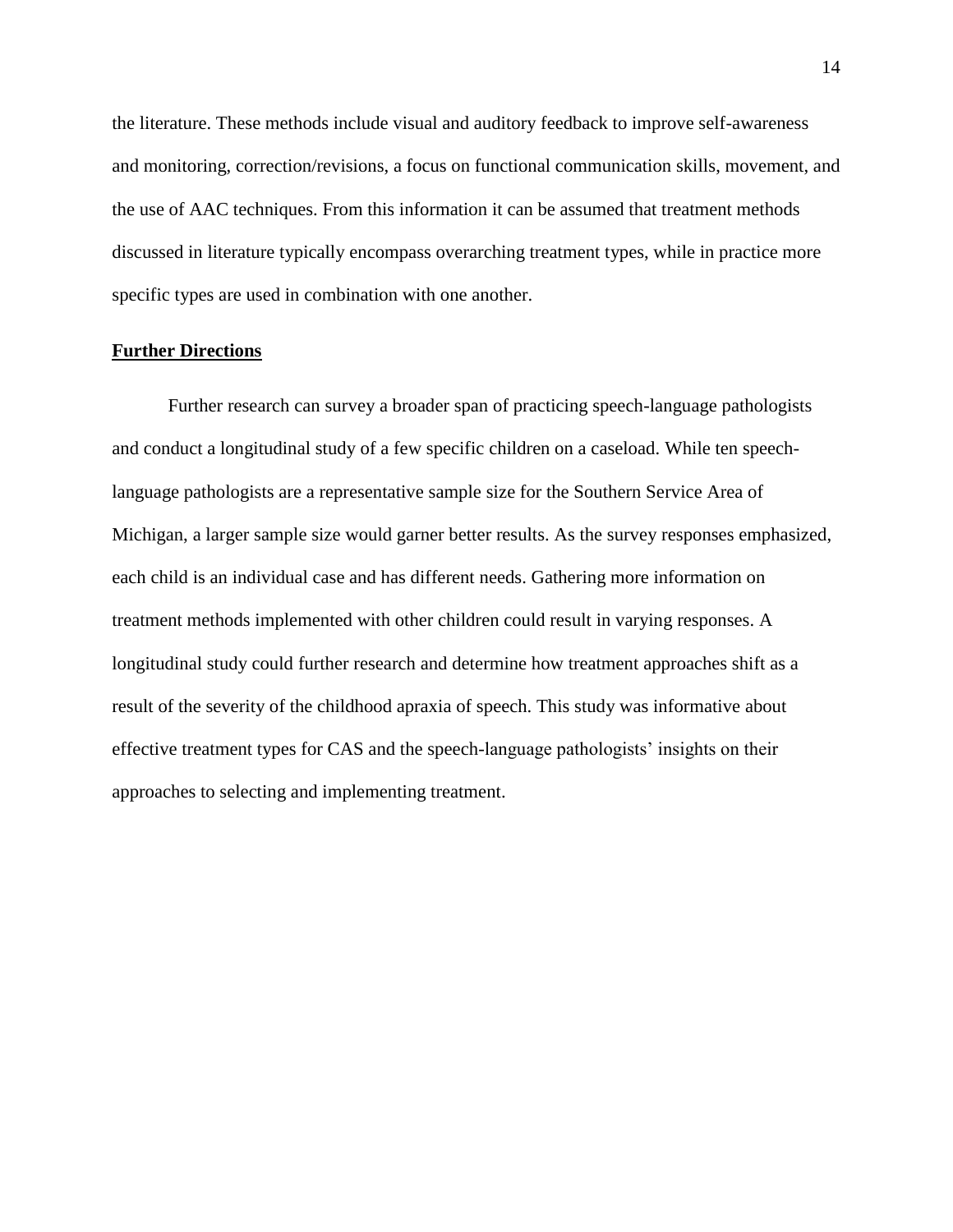### Appendix A

- 1. How many students with a diagnosis of Childhood Apraxia of Speech (CAS) are on your caseload in the 2018-2019 school year?
- 2. For each student included in question number one, estimate how long each student has received treatment for CAS.
- 3. What treatment methods do you believe are most effective for your treatment of children with mild-moderate CAS? For example;
	- a. motor-programming,
	- b. linguistic,
	- c. combination of motor-programming and linguistic,
	- d. sensory cueing, and
	- e. rhythmic approaches
- 4. What treatment methods do you believe are most effective for your treatment of children with moderate-severe CAS? For example;
	- a. motor-programming,
	- b. linguistic,
	- c. combination of motor-programming and linguistic,
	- d. sensory cueing, and
	- e. rhythmic approaches
- 5. Please add your observations of students' responses to particular treatment methods.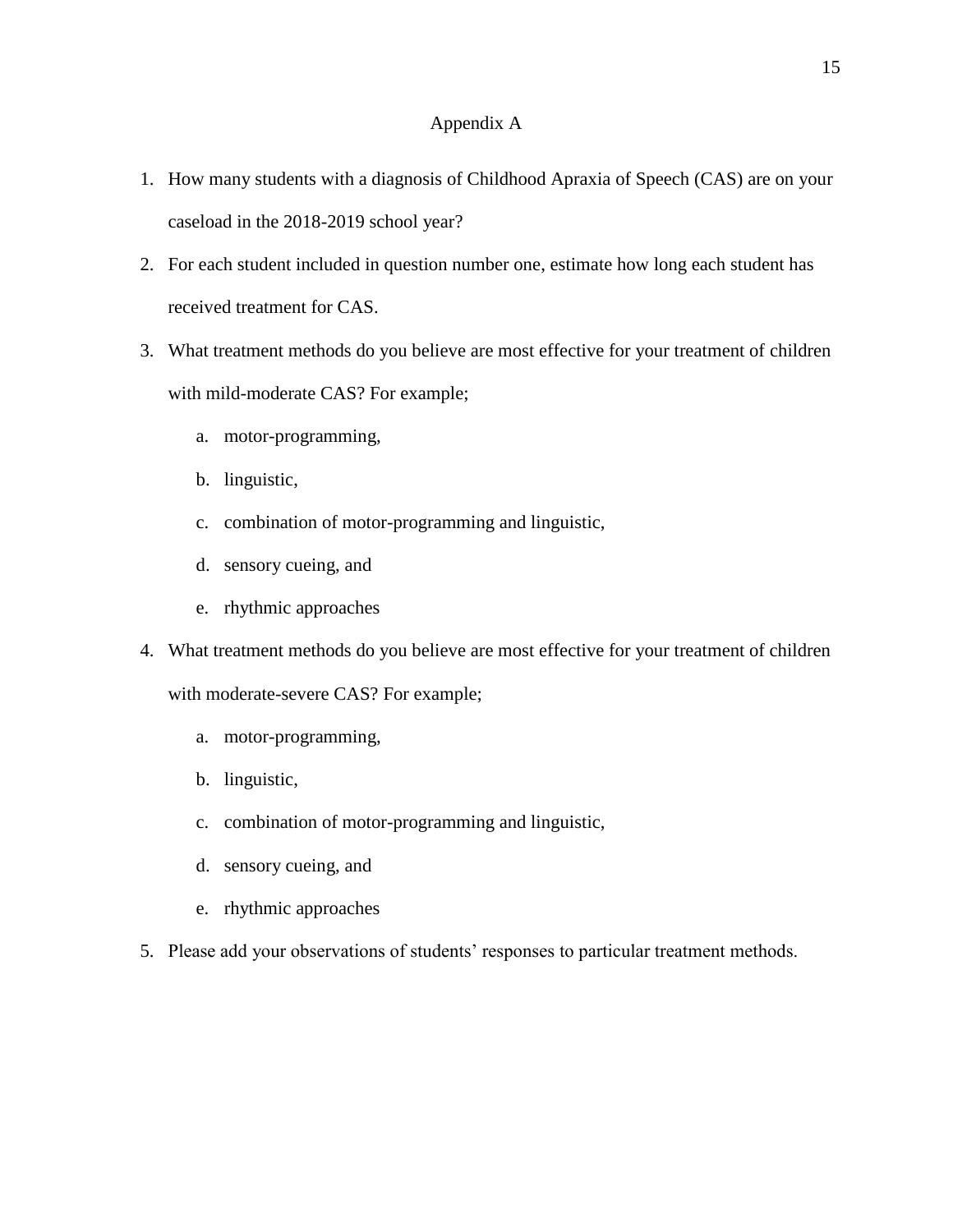#### Appendix B

- I notice that when AAC is introduced with students with severe CAS, sometimes verbal output improves with consistency due to auditory and visual feedback.
- For the single student receiving intervention, progress has been slow but steady. As this child has progressed into school, she seems to be improving her speech sound production as she improves phonological awareness of individual phonemes as connected to early literacy skills. Use of the Lively Letters program has been helpful – it seems that using a multiple modalities approach to provide input to the child helps her to better recognize speech sounds both when produced correctly and incorrectly.
- I really love the Kauffman approach. It has yielded the most results.
- I have adjusted my treatment methods based on the progress a student is making during therapy.
- The students demonstrate growth in their motor movements.
- The preschool students with mild-moderate CAS usually make significant gains in 1 year. The students with moderate-severe CAS typically make slow gains, most often needing at least two years of specific CAS treatment. Often, these students continue to need speech intervention, with less motor programming emphasis, (only specific sound errors remain) as they enter elementary school.
- Students respond better when I use visual and tactile cues in addition to the motor planning for speech. Breaking words into individual speech sounds and coordinating those individual sounds with block placement, clapping, stomping, bouncing.
- The Kaufman provides a combination of motor, sensory and imitating which I have seen have the most success.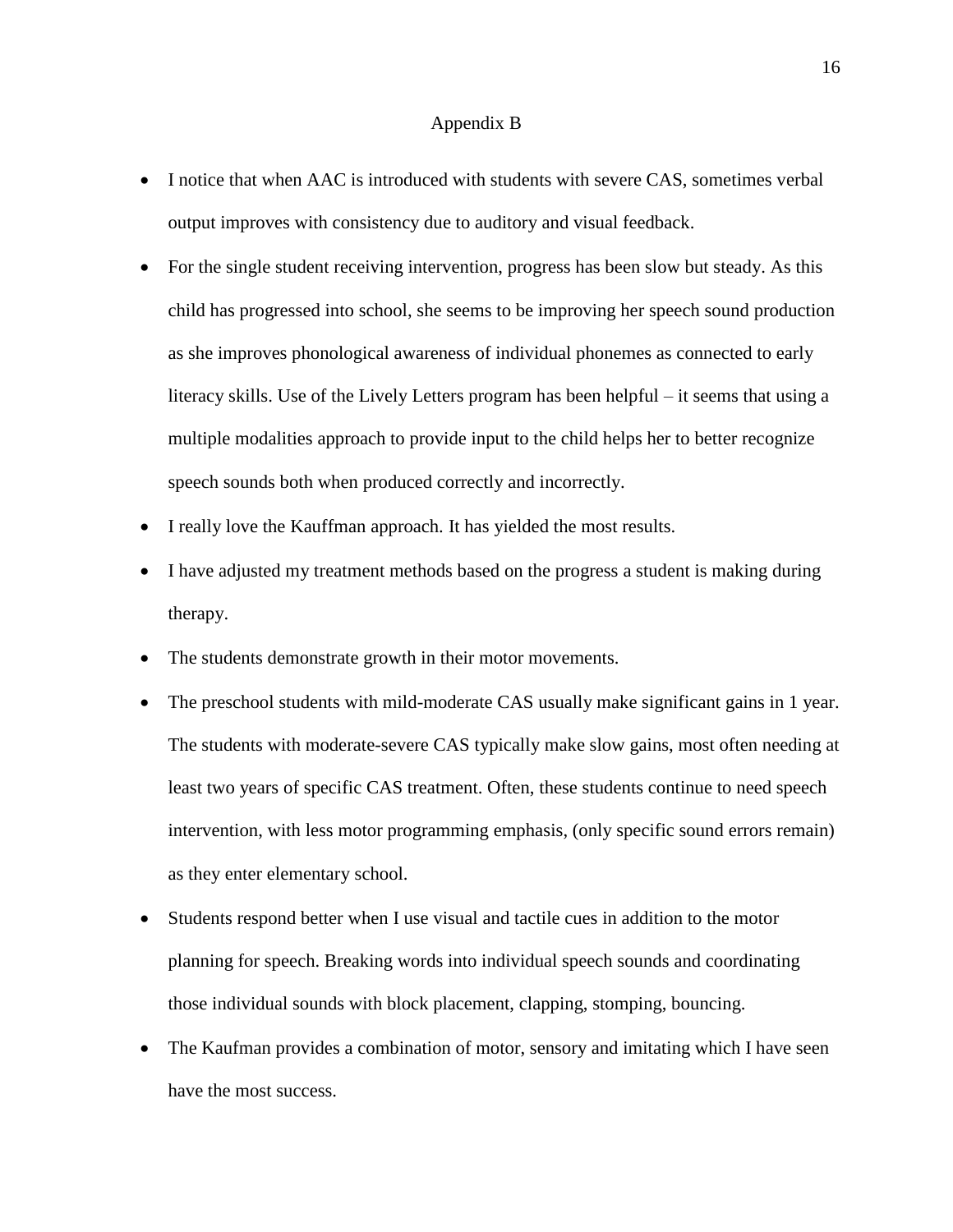- Currently, my student with CAS is a preschooler. Due to his age, treatment is embedded within play and other age appropriate activities. He is making a great deal of progress given his developmental level, but I expect that he will be better able to identify errors and utilize strategies independently as he gets older.
- Being able to provide more support in the beginning so that children can start producing targeted speech sounds in syllables with more support gives them a chance to learn that they are capable of producing the sounds (e.g., using facilitative vowel contexts, simultaneous models, external facilitators – such as tongue depressors, etc.).